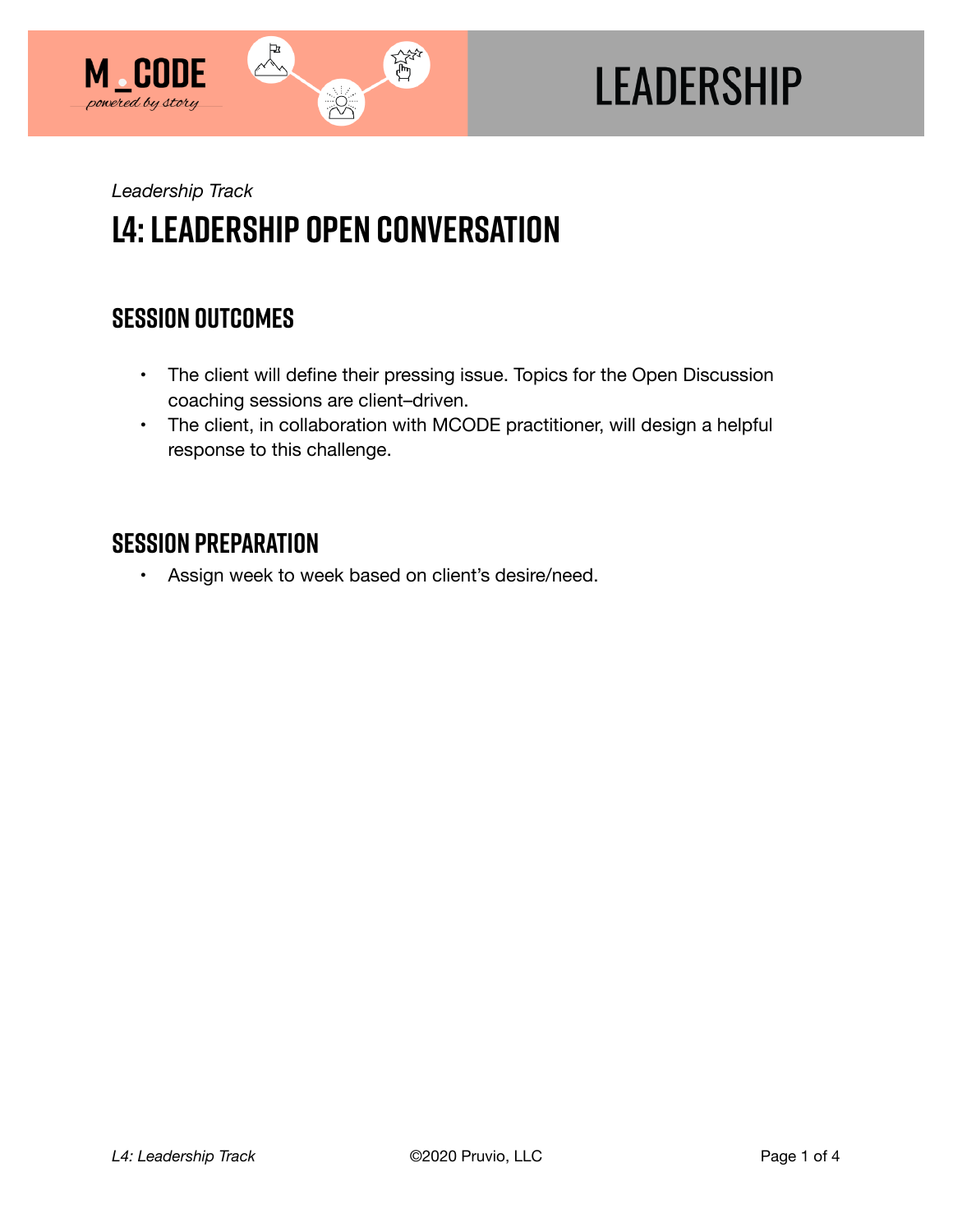### **COMMUNICATION**

*Greetings \_\_\_\_\_\_\_\_,* 

*I'm looking forward to connecting again with you in our upcoming coaching session. Our next coaching session is scheduled on \_\_\_\_\_\_ at \_\_\_\_\_\_ [via Zoom (the link is here) or face to face at (address)].* 

*In our last session together we explored \_\_\_\_\_\_\_, and in response you committed to \_\_\_\_\_\_\_\_. We'll begin our next session – before diving into our main topic – with you sharing some of how this commitment is playing out. I look forward to hearing of your progress and any questions you have or challenges you've faced.* 

*Our focus for the upcoming session will be "Open Discussion" around an issue that presents a pressing concern for you.* 

*To gain the most from the next sessionI also suggest you work through the following preparations:* 

*Review any notes you took from our past sessions.* 

*Review your "trigger–process–outcome" motivational flow. This is going to be a key we will return to again and again in the weeks ahead.* 

*Identify ONE present concern one one sphere of your world and express the essence of that challenge in 5 sentences.* 

*I look forward to our time together.* 

*Sincerely,* 

*Certified MCODE Practitioner*

*\_\_\_\_\_\_\_\_\_\_\_\_\_\_\_\_\_*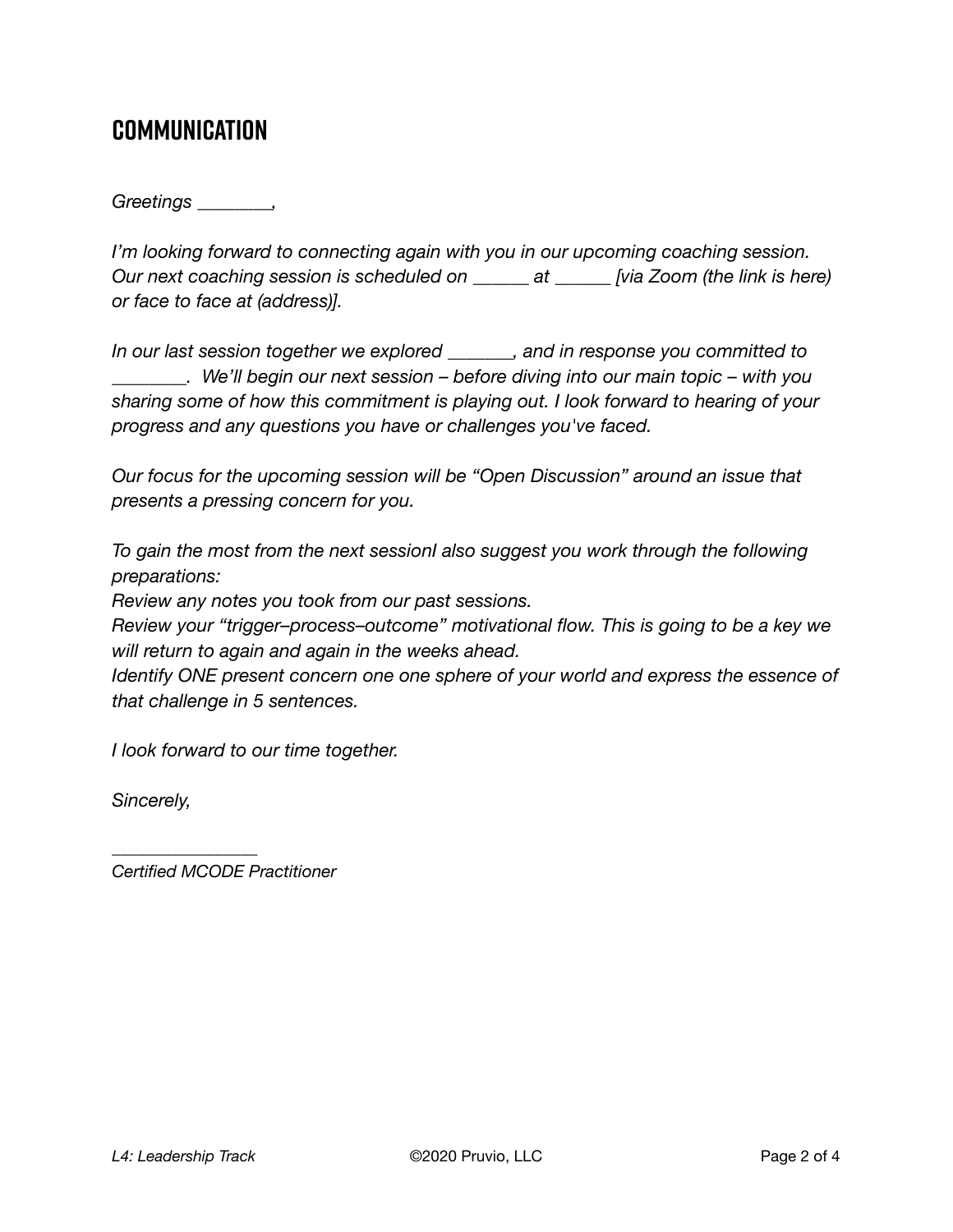## **SESSION OUTLINE**

#### **Meet + Greet [3 minutes]:**

 *Practitioner Note: Come with something personal to share with your client (no more than 30 seconds of this 3 minute block). Then ask them to share, and follow up with at least one probing question.* 

**Accountability [2 minutes]:** "Our last session together we talked about \_\_\_\_\_\_\_\_\_\_. In response you committed to \_\_\_\_\_\_\_\_. How is this commitment playing out? Have you had an opportunity to reflect on or apply anything more from our session? [Client responds].

*Practitioner Note: For each coaching session – whether it is a scripted format or an open discussion format – keep the F.L.O.W. coaching model front and center in your mind. Make running notes through the session and keep track of where you are in the model and particularly when you transition from one segment to another. Make note of specifically where in the F.L.O.W. pattern you are seeing the energy and the "aha" moments. These will be key insights when you guide the client to potential action items at the the "W.ork It" segment of the F.L.O.W. model. Also, keep close tabs on the clock. It's the coach's responsibility to strike the healthy balance between following the improvisation of the session WITHIN the bounds of time and topic. This takes practice, and watching the clock is vital.*

**Transition / Preview [1 Minute]:** "Our coaching session rhythm oscillates between choreographed sessions where we walk through a particular principle and open discussions where you as a client bring and issue and drive the agenda. Today we are moving into an open discussion, and in a moment I'm going to ask you to share an issue you'd like to tackle.

#### **Consultative Coaching Conversation and F.L.O.W. Response [45 minutes]:**

*Practitioner Note: In this section you will guide your client through the F.L.O.W. (F.ind Out, L.earn About, O.wn, W.ork It) process to surface one pressing challenge. Your goal is to help surface the client's F.L.O.W. (F.ind Out, L.earn About, O.wn It, W.ork It) for this challenge.*

**F.ind Out:** What current challenge is inhibiting you?

**L.earn About:** How might recalling your recurring pattern of trigger–process–outcome help you design a helpful response?

**O.wn:** Is there a "shadow side" tendency in your motivation flow that sheds light on why you are struggling to meet this responsibility with excellence? In light of this, articulate a need for personal growth?